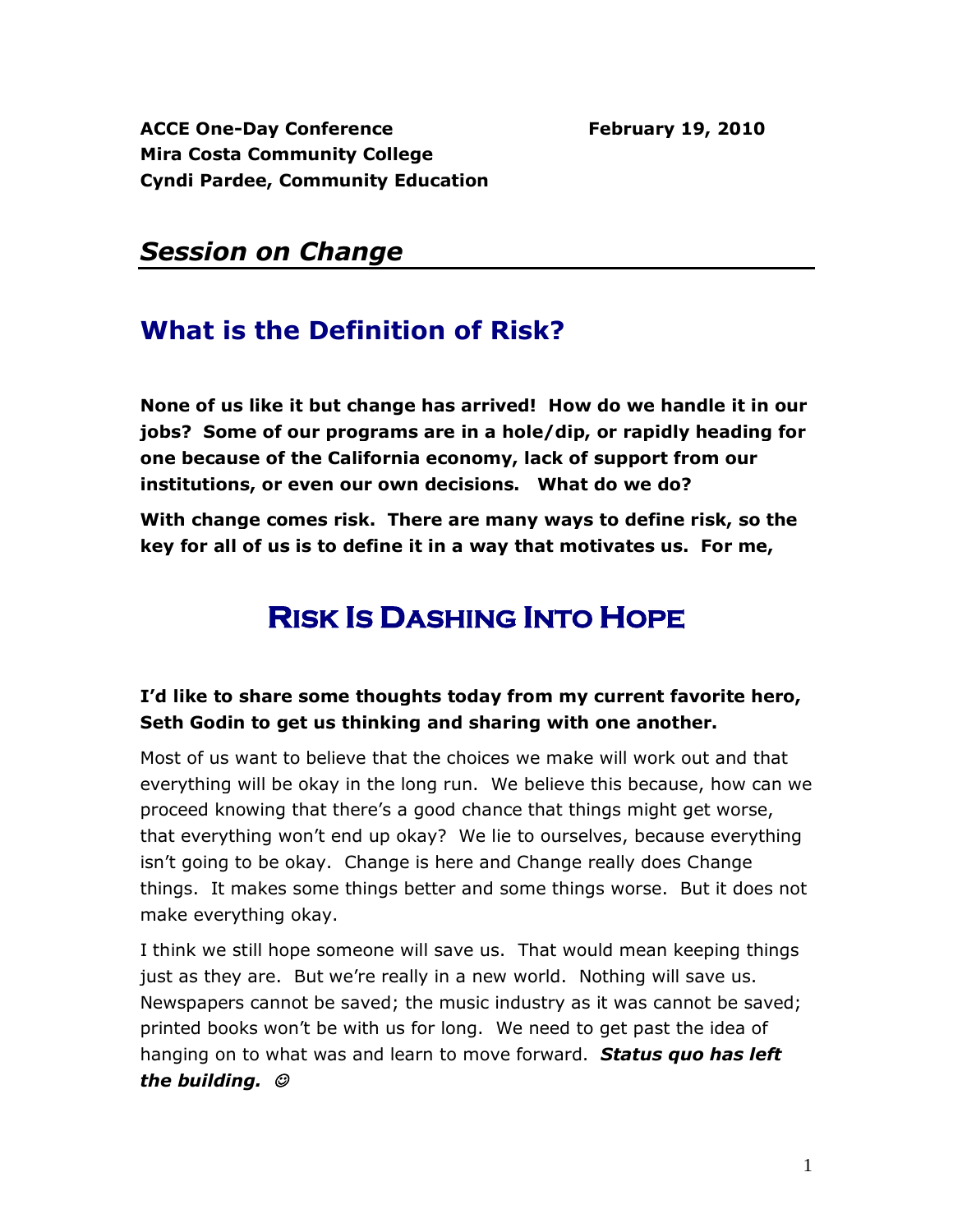I'd like to encourage us to muster up the bravery to shun false reassurance. Do we quit? Or do we stick/ship? **Yes**. We have to quit the wrong stuff. Stick with the right stuff. And definitely SHIP.

We can't do everything, so the key is deciding what to quit and what to SHIP. And the more we ship, the more the marketplace will love us and the more we'll win.

**SHIP** is my new favorite word. Let's define it by looking at Cadbury Chocolate Company. They make a product for consumers to buy, and they ship it to locations where we can have access to it. Easter is coming and I'm looking forward to buying Cadbury Eggs to fill all the little baskets I'm planning to make. In order to meet my basket-filling deadline, Cadbury must SHIP. And that's what we do in our jobs. We SHIP classes and we SHIP customer service. Both we and Cadbury better do it on time and meet expectations, because if we don't, our customers will buy their chocolate Easter eggs from See's … even if they are more expensive.

So … what would keep us from **SHIPPING**? Being in a **DIP** could. **THRASHING** too late could.

# **The DIP**

The beginning of an undertaking is fun and exciting. Think of a graph with the line headed up. The "starting" of the project, or job or even the birth of a baby is exciting and keeps us energized and engaged. But then a **DIP**  happens; first our rising line on the graph levels off; then it falls into a lower level. During this time, the excitement of the "new" has worn off, and we have entered the "mastery" stage.

The DIP is the long trek between starting and mastery. In the DIP lives bureaucracy, busywork, (potty training) and budget reviews. Think of the aspiring doctor who finishes her course work at the top of that upward climb on the graph and then enters the DIP of residency.

The DIP is a learning place, a testing place, and not a very exciting place. Successful people don't just ride out the DIP. They don't just keep their heads down, keep doing the same good or required work and wait for something to get better. They push harder, change the rules, refuse to listen to "you can't" and "it probably won't work". They lean into the DIP.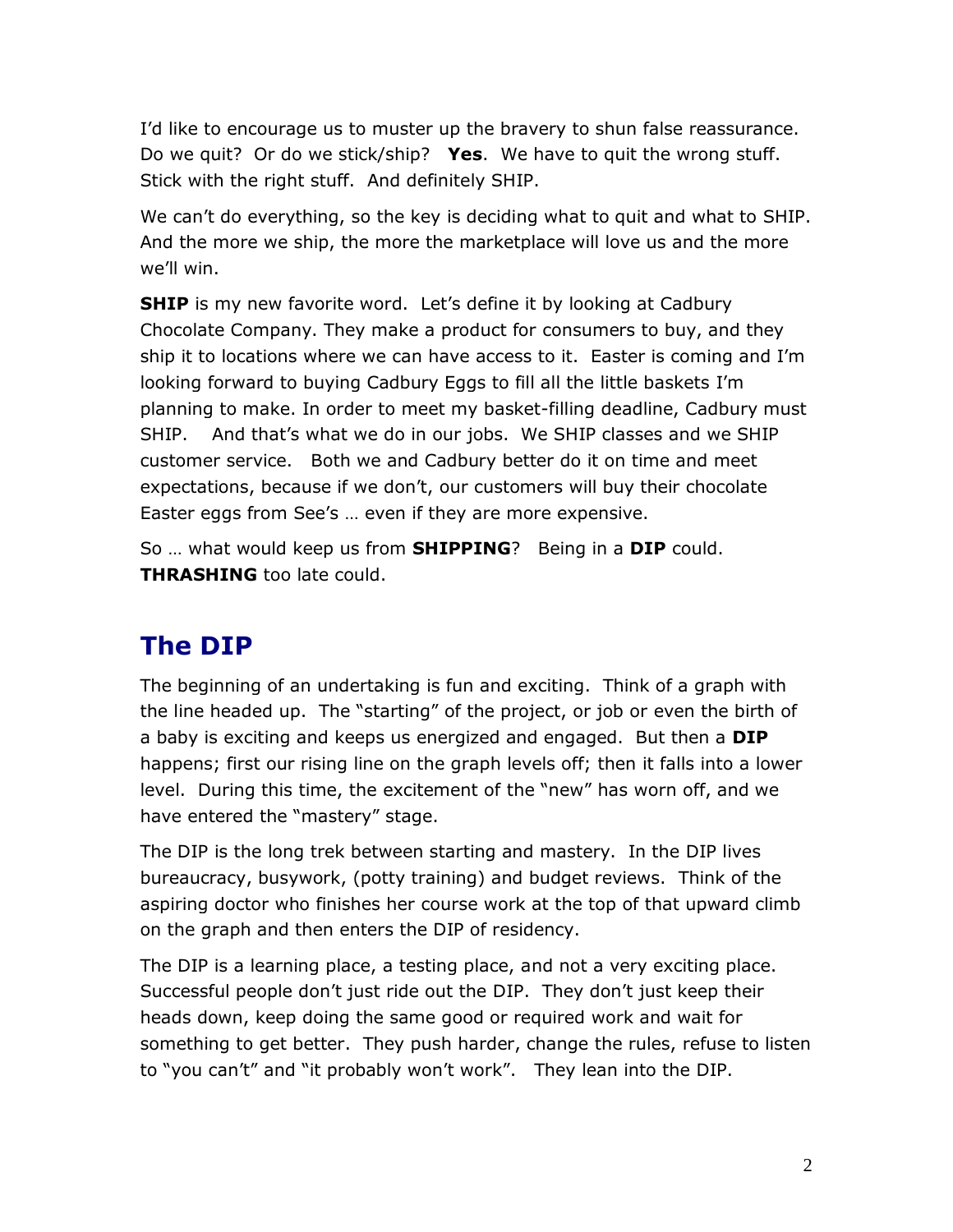

Visualize our graph. The line climbed up, then flattened and became a bowl. We're sitting in the bottom of the bowl. We can't climb out. We have to lean out – press against the side until it collapses and we can climb up onto another rising line. Just because you're in a DIP doesn't mean you have to stay there. You can, of course. There are a lot of DIP people at the DMV and probably at our colleges.  $\circledcirc$  The first step to get out of a DIP is to recognize it; then face it down by leaning into it. It's important to know that if something is really worth doing, like saving our programs in a time of crisis, saving our State or Nation or whatever you care about, raising our kids well, there will surely be a DIP.

The DIP could be the secret to your success because if you want out, you will invest the time and energy and effort to learn and lean. You will break down the wall of the DIP by not settling, but instead advancing into the challenge, refusing to abandon the quest and pushing through. We can all succeed if this process and here's why: •We're better at solving hard problems than anyone else at our Colleges. •We think it's the challenge that makes what we do interesting. So the next time an administrator or a nasty customer or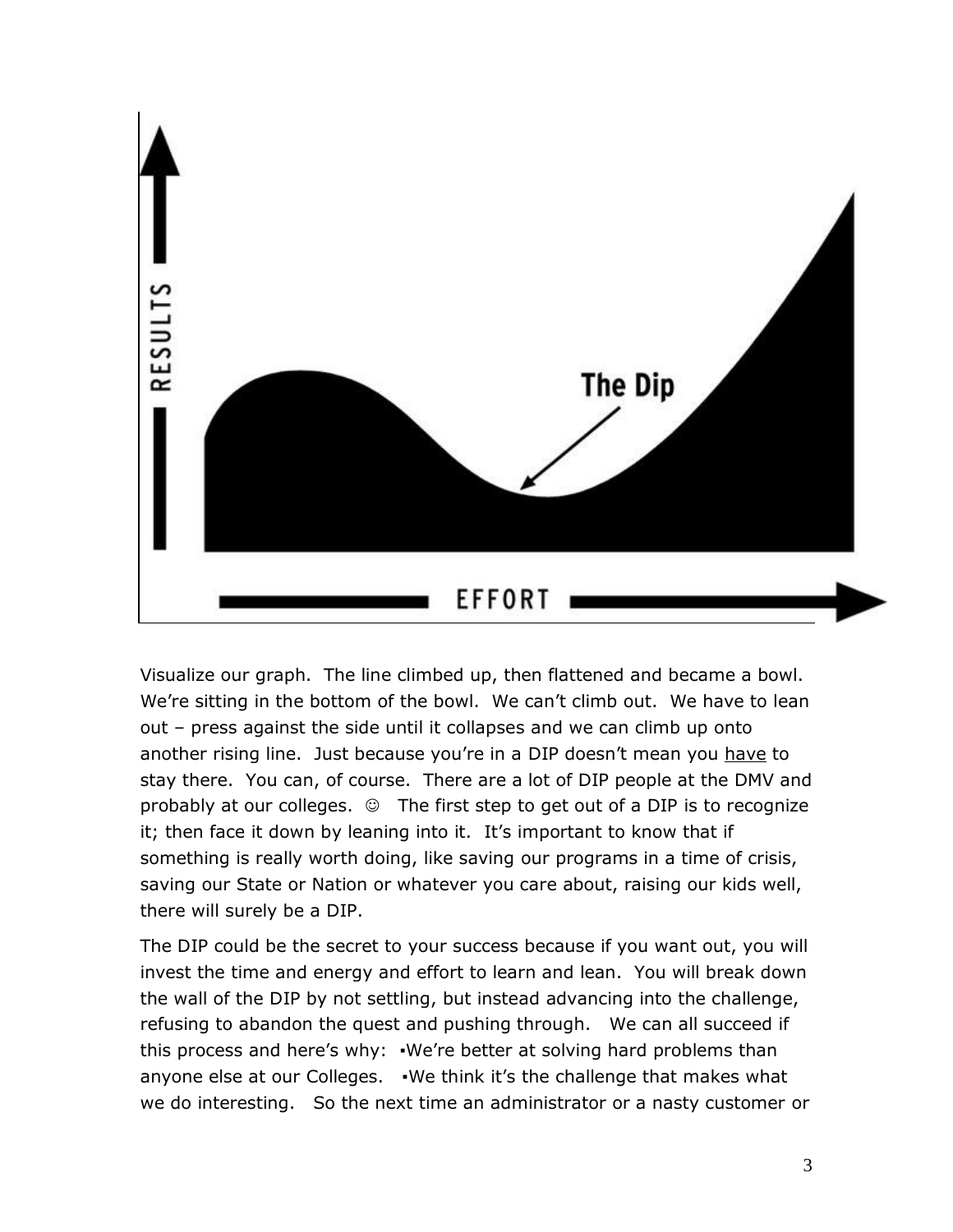a cranky co-worker irritates you, stop and be thankful, because it's a DIP that will teach you something. Lean! (shoe lace demonstratation)

Does this mean we never quit? YES & No. We quit the campaign/class offering/teacher/whatever that isn't working; but we stick with the program. The DIP makes what we're doing worthwhile, and the DIP is also what will make the weaker competitors quit. Plan for the DIP. Know it will be coming. Most of those who fail to get through a DIP let it catch them off guard as a result of poor planning. The DIP creates scarcity and narrows the playing field.

Realize the DIP is not all about me or you. We're not in it alone and we can't get out alone. Gather your team (staff/teachers) and lean into the DIP together, it will flatten sooner. And if we do all of this well, we will end up not only flattening our DIP, but we will construct a DIP for our competitors so deep and long that they'll be stuck in it for a good while. Think of the DIP Microsoft has created, then **EMBRACE THE DIP.** 

### **THRASHING**

Another thing that can keep us from SHIPPING is THRASHING. Thrashing is a rural term. It's the time during harvest when the farmer who cuts down the grain crop, bangs it around to make sure every last piece of grain falls off the stalks to be collected for food. To me, thrashing is sort of like making sure your young child eats every single bit of food on her plate and must sit at the table and be badgered until the plate is empty. Not always a good thing, depending on how late or early you serve dinner.

How does THRASHING apply to us? We come up with a great new idea for marketing or for a new program or whatever it might be. We begin to make the plans and it looks better and better. We hire the teacher, book the room. We make a "coming attractions" announcements and begin the marketing.

Then … in comes SOMEONE (an administrator, a risk manager, our staff, may even ourselves) and says *I'm not sure we're ready. We ought to tweek it this way. Maybe not on Wednesdays. Maybe a new class title. Let's check on our insurance coverage. I just want to re-design the ad one more time to get it perfect. It might make the credit faculty mad*. That's called **THRASHING**. Is it a bad thing? NO! Should it happen at the end of the project? NO! Thrashing happens during planning,